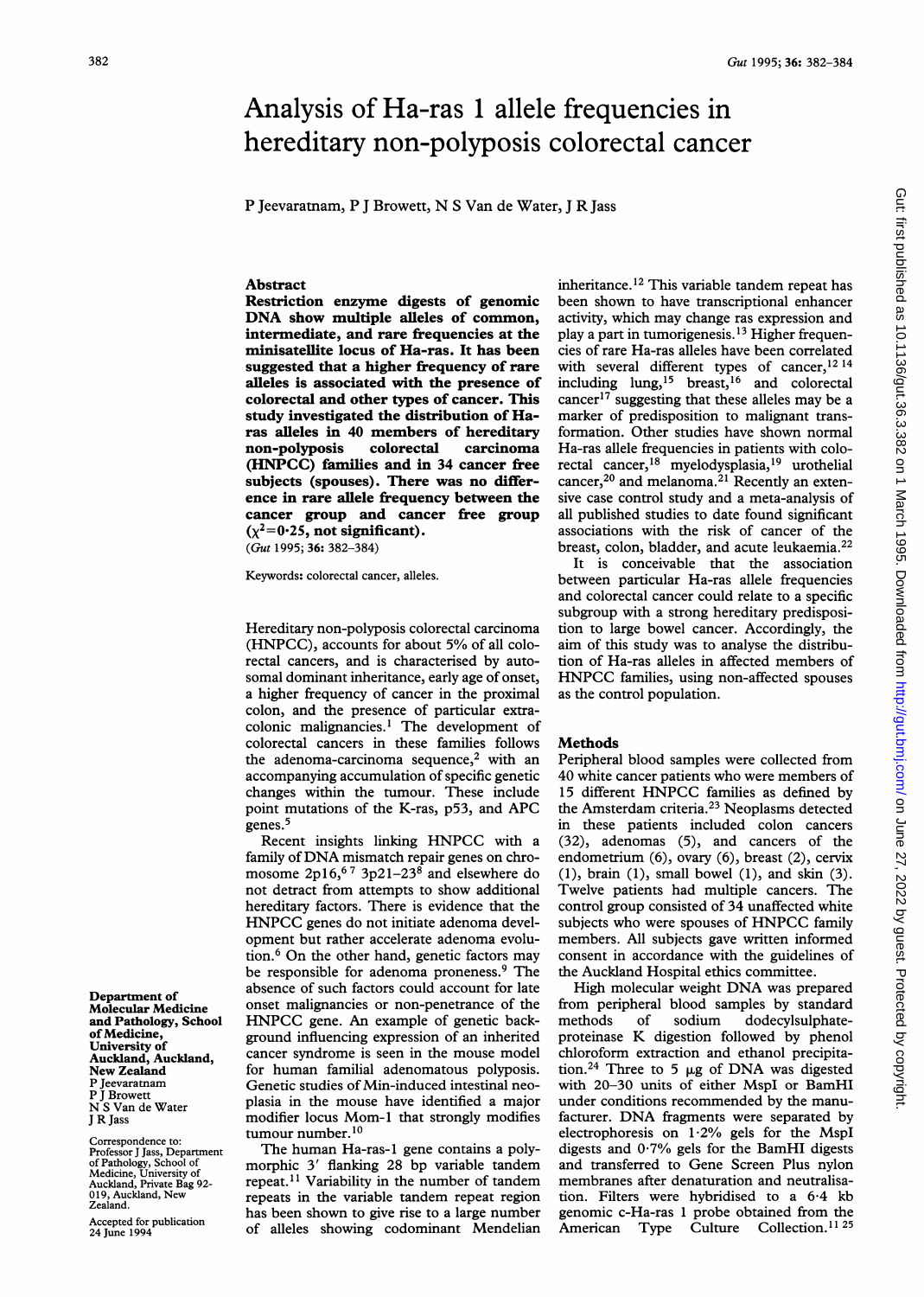|                                     |                                                                                                | Number (%) of alleles                                                                                                                     |                                                                                                                                    |                                                                                                                                        |
|-------------------------------------|------------------------------------------------------------------------------------------------|-------------------------------------------------------------------------------------------------------------------------------------------|------------------------------------------------------------------------------------------------------------------------------------|----------------------------------------------------------------------------------------------------------------------------------------|
| $Allele*$                           |                                                                                                | Controls                                                                                                                                  | Cancer                                                                                                                             | Probands‡                                                                                                                              |
| Common:                             | a l<br>а2<br>а3<br>а4                                                                          | 41 $(60.3)$<br>3(4.4)<br>5(7.4)<br>4(5.9)                                                                                                 | 47 $(58.8)$<br>2(2.5)<br>4(5.0)<br>9(11.3)                                                                                         | 18 (60)<br>0(0)<br>1(3.3)<br>3 (10)                                                                                                    |
| Total common alleles<br>Rare†:      | a0·1<br>al∙l<br>a1.2<br>a1.3<br>a1.35<br>a1.4<br>a2-01<br>a2.4<br>a3.1<br>a3.4<br>a3-5<br>a4.1 | 53 $(78.0)$<br>1(1.5)<br>$3(4-4)$<br>0 (0)<br>1(1.5)<br>1(1.5)<br>3(4.4)<br>(0)<br>0<br>3(4.4)<br>1(1.5)<br>0 (0)<br>(1.5)<br>1<br>1(1.5) | 62(77.5)<br>0 (0)<br>1(1.3)<br>2(2.5)<br>$1(1-3)$<br>0 (0)<br>5(6.3)<br>1(1.3)<br>5(6.3)<br>(1.3)<br>ı<br>1(1.3)<br>0(0)<br>1(1.3) | 22(73.3)<br>(0)<br>0<br>0 (0)<br>$2(6-7)$<br>$1(3-3)$<br>0 (0)<br>3(10)<br>(0)<br>0<br>(6.7)<br>(6.7)<br>(0)<br>0<br>(0)<br>0<br>0 (0) |
| Total rare alleles<br>Total alleles |                                                                                                | 15(22.0)<br>68                                                                                                                            | 18(22.5)<br>80                                                                                                                     | $8(26-7)$<br>30                                                                                                                        |

\*Nomenclature of alleles according to Krontiris et  $al^{22}$ ; tincludes rare and intermediate frequency alleles; fprobands of <sup>15</sup> HNPCC families (subset of cancer group).

Probes were labelled with 32-P by random primer extension, and hybridisation conditions were as previously described.15 Autoradiography was performed at  $-70^{\circ}$ C for one to three days using intensifying screens. Allele sizes were calculated from ethidium-bromide stained EcoRl digested bacteriophage SPP1 DNA, and <sup>32</sup>P-labelled 1 kb DNA ladder. Control samples consisting of alleles al, a2, and a3 were run as standards on all gels.

#### Results

After digestion with MspI, the four common progenitor alleles al, a2, a3, and a4, were found in similar frequencies in both the cancer and control groups. Differences as small as 20 bp could be distinguished with MspI digests, and these were used to identify the rare alleles. BamHI digests did not permit accurate size determinations and were used only to confirm homozygosity or heterozygosity of MspI alleles. An additional 12 alleles of intermediate and rare frequencies were identified.

The data for the cancer group were collected from members of <sup>15</sup> different HNPCC families, with one to 12 patients from each family. As related members are likely to share alleles, allele frequencies within families are not independent. To obtain <sup>a</sup> set of independent findings we identified a subset of the cancer group consisting of the proband from each family. Table <sup>I</sup> summarises these results. Alleles were named according to the nomenclature of Krontiris et  $al$ .<sup>22</sup> The frequency of rare alleles

TABLE II Ha-ras genotypes in HNPCC

|                                  |                                       | Number (%) of genotypes       |                                    |                                 |
|----------------------------------|---------------------------------------|-------------------------------|------------------------------------|---------------------------------|
| Genotype                         |                                       | Controls                      | Cancer                             | Probandst                       |
| Common:                          | a 1/a 1<br>a 1/a 2<br>a1/a3<br>a 1/a4 | 14 (41)<br>2(6)<br>(3)<br>(3) | 13(32.5)<br>2(5)<br>4(10)<br>8(20) | 6(40)<br>0(0)<br>(6.7)<br>3(20) |
| $\text{Rare}^{\star}$ :<br>Total | a3/a4                                 | (3)<br>15 (44)<br>34          | (0)<br>13(32.5)<br>40              | (0)<br>0<br>5(33.3)<br>15       |

\*Includes genotypes with one or two rare alleles; tprobands of <sup>15</sup> HNPCC families (subset of cancer group).

did not seem to be higher in the cancer proband group than in the control group  $(\chi^2=0.25)$ , not significant).

Data from all the cancer patients were also analysed by taking allele frequencies within each family and weighting them by the inverse of family size, so that their contribution summed to one. This gave an effective total of 30 alleles or 15 genotypes, with no difference in the allele frequencies found between the control group and cancer group ( $\chi^2$ =0.26, not significant).

In the analysis of genotypes, shown in Table II, a distinction was made between subjects having two common alleles, and those having one or two intermediate or rare alleles. The only notable difference between the cancer and control groups was the al/a4 frequency, which was one of 34  $(2.9\%)$  in the control group and eight of 40 (20%) in the cancer group. Six of eight al/a4 genotypes in the cancer group were members of the same pedigree while six other members of this family had different genotypes. There was no difference in the frequencies of common or rare genotypes between the control group and the cancer proband group  $(x^2=0.76$ , not significant).

## Discussion

Studies on Ha-ras alleles in colorectal cancer have produced contradictory results. Klingel et  $al<sup>17</sup>$  found an increased frequency of rare alleles in a study population of unrelated colorectal carcinoma patients. Our results are more in agreement with those of Wyllie *et al*  $^{18}$  who found no significant difference in rare allele frequency between their cancer and control groups, although it was not specifically stated whether the cancer group consisted of sporadic or familial colorectal cancers.

It is of interest that Wyllie et al found the combined frequency of alleles a3 and a4 to be twice as high in the cancer group. In our study the al/a4 genotype is present in 20% of the cancer group, but in only 2.9% of the control group. Six of eight al/a4 genotypes are from family 3, however, the largest family used in this study, while the two remaining al/a4 genotypes were from two different families. The high frequency of this genotype could simply result from the large contribution from a single family, particularly in view of the comparatively small numbers in this study.

The case control study and meta-analysis of Krontiris et  $al^{22}$  suggest that Ha-ras rare alleles are indicative of an increased risk of cancer. Previous studies have all concerned unrelated cancer patients. This study differs in that it looked at rare allele frequencies in familial cancer. Clinical features including age at onset of cancer and multiple cancers were not associated with Ha-ras allele status. Thus it is possible that the mechanisms of pathogenesis are different in sporadic and familial cancer, and rare Ha-ras alleles may not play <sup>a</sup> part in the pathogenesis of HNPCC.

This work was supported by the Health Research Council of New Zealand and the Cancer Society of New Zealand. We also thank Sharon Stewart, Co-ordinator of the New Zealand HNPCC Registry for collection of blood samples, and Michael Bowden for technical assistance.